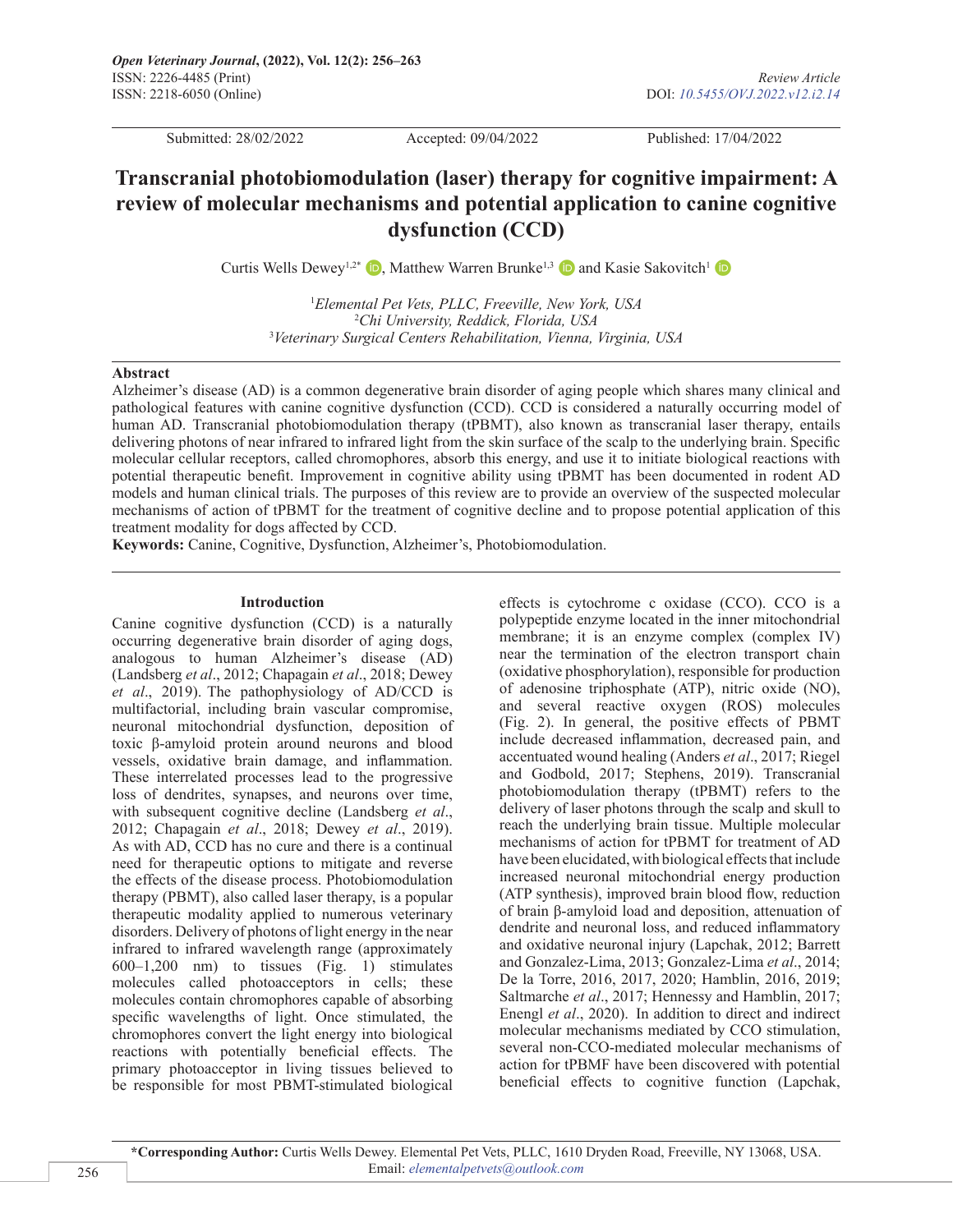

**Fig. 1.** The therapeutic window for PBMT. Source: Riegel and Godbold (2017). Reprinted with permission.



**Fig. 2.** The mitochondrial electron transport chain. Source: Stephens (2019). Reprinted with permission.

2012; Hennessy and Hamblin, 2017; Hamblin, 2019; Sommer, 2019; De la Torre *et al*., 2020; Enengl *et al*., 2020).

# **Mechanisms of action**

## *Mitochondrial effects of tPBMT*

Neuronal cellular energy failure due to mitochondrial dysfunction has been recognized as an early event in age-related cognitive decline. Both decreased cerebral blood flow and toxic effects of Aβ contribute to mitochondrial dysfunction (Landsberg *et al*., 2012; De la Torre, 2017, 2020; Da Luz Eltchechem *et al*., 2017; Chapagain *et al*., 2018; Dewey *et al*., 2019). Neuronal mitochondria are the primary source of the brain's energy requirements via production of ATP. In addition to their role in neuronal energy production, functional mitochondria can mitigate the toxic effects of Aβ on

neuronal cellular function. As mitochondrial function declines, the adverse effects of Aβ on cellular function (including that of the mitochondria) worsens (Gonzalez-Lima *et al*., 2014; Da Luz Eltchechem *et al*., 2017; De la Torre, 2017, 2020; Lu *et al*., 2017). Mitochondrial  $CCO$  has two subunits that contain copper  $(Cu)$ , and  $Cu<sub>n</sub>$ ) and these metal ions are responsible for reducing molecular oxygen to water, generating ATP in the process. These metallic components represent the chromophores of CCO and—when stimulated by appropriate wavelengths of light—cause accelerated electron transfer reactions of the cellular respiratory apparatus. The two absorption peaks for the stimulation of mitochondrial CCO are approximately 660 and 810 nm (Lapchak, 2012; Hamblin, 2016, 2019; Anders *et al*., 2017; Salehpour *et al*., 2017; Enengl *et al*., 2020). In addition to evidence that tPBMT at appropriate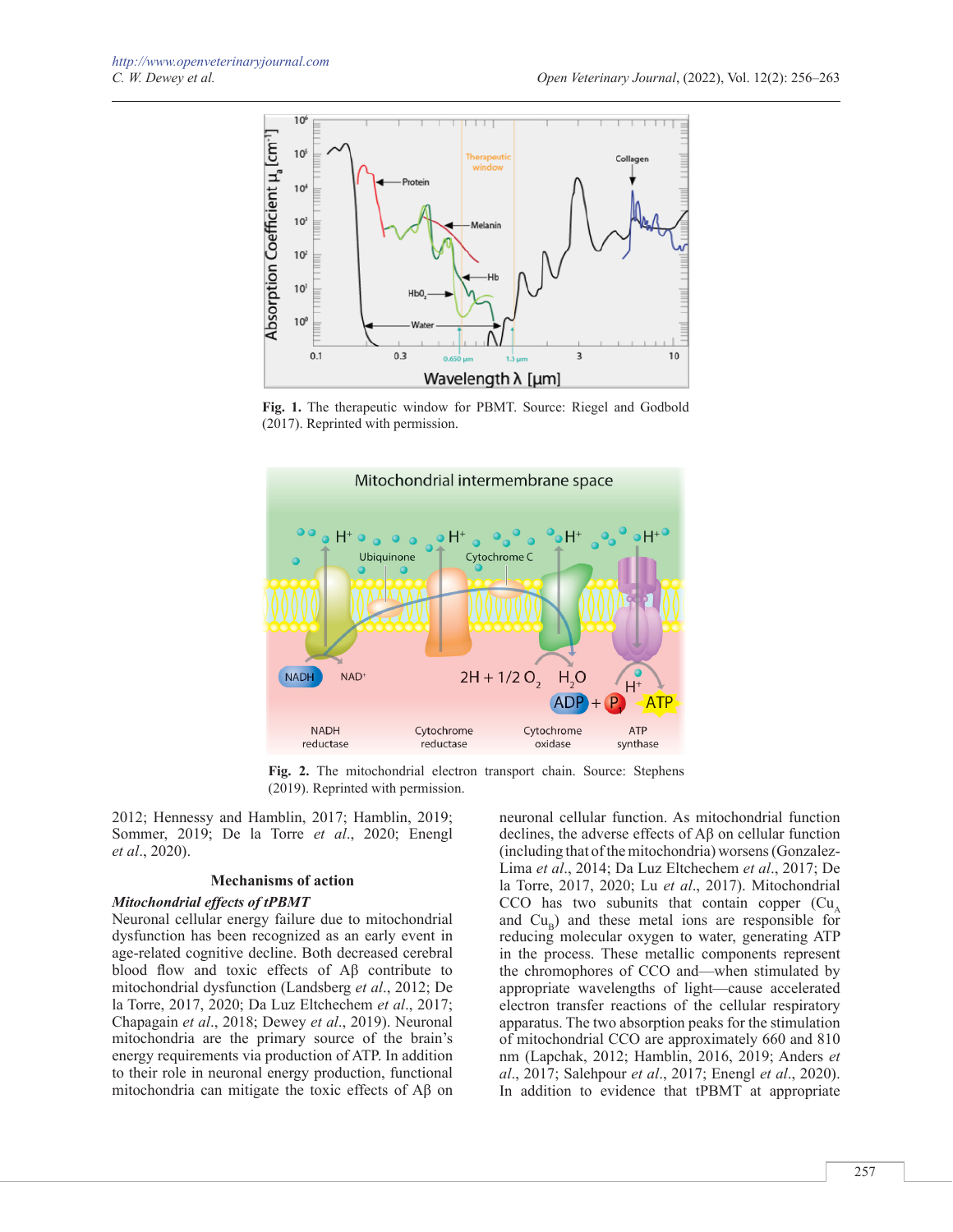wavelengths stimulates neuronal mitochondrial ATP production via direct activation of CCO, there is also evidence that levels of CCO are amplified (Gonzalez-Lima *et al*., 2014; De la Torre, 2017, 2020; Salehpour *et al*., 2017; Hamblin, 2019). Additionally, tPBMT triggers a process called retrograde mitochondrial signaling, in which the stimulated mitochondria signal the cell nucleus to alter gene expression in order to augment mitochondrial function, as well as generate new mitochondria (biogenesis) (Hennessy and Hamblin, 2017; Hamblin, 2019). Another beneficial effect on mitochondrial function related to tPBMT has been demonstrated that is not CCO-dependent. Microscopic water layers adjacent to the inner mitochondrial membrane, referred to as interfacial water layers (IWL), become more viscous under conditions of oxidative stress (as occurs with AD/CCD). This viscosity impedes the function of ATP synthase, the final step in the oxidative respiratory chain. Application of PBMT at a wavelength of 670 nm has been shown to decrease IWL viscosity with subsequent improvement in mitochondrial ATP synthase function and cellular ATP production (Hamblin, 2019; Sommer, 2019). *Effects of tPBMT on beta-amyloid (Aβ) load*

Accumulation of the neurotoxic protein Aβ in brains of AD/CCD patients is well established. Formerly thought of as a primary aspect of the disease process, more recent evidence suggests that  $\text{A}$ β deposition is a consequence of other factors, such as vascular compromise and inflammation (Dewey *et al*., 2019; Hamblin, 2019). Furthermore, there is growing evidence that pathological alteration in the gastrointestinal microbial distribution (dysbiosis) is a major inciting factor for brain vascular damage and inflammation in AD/CCD; since Aβ is a known antimicrobial protein, its accumulation in AD/ CCD may be a response to microbes and/or their toxins (Ambrosini *et al*., 2019; Dewey and Rishniw, 2021). Amyloid precursor protein (APP) is the source of Aβ, which is preferentially produced when β-secretase and γ-secretase activities predominate over α-secretase activity (as occurs with AD/CCD) (De Taboada *et al*., 2011; Hamblin, 2019). Aβ is known to trigger the production of reactive oxygen and nitrogen species, as well as several proinflammatory cytokines (e.g., IL-1 $\beta$ , IL-6, and TNF- $\alpha$ ), all of which can lead to cellular damage. Aβ accumulation also leads to neuronal mitochondrial damage. Another detrimental action of Aβ is stimulating premature neuronal cell death (apoptosis) via various signaling pathways (De Taboada *et al*., 2011; Da Luz Eltchechem *et al*., 2017; Hamblin, 2019). Aβ can also cause neuronal damage via increasing formaldehyde (FA) levels in the brain. FA accumulates in AD brains due to decreased activity of formaldehyde dehydrogenase (FDH), the enzyme responsible for clearing FA. Aβ is thought to inactivate FDH and, in turn, elevated FA stimulates increased accumulation of Aβ (Huang *et al*., 2020). *In vitro* and *in vivo* studies have demonstrated the ability of PBMT

to cause disaggregation of Aβ (Yagi *et al*., 2010; De Taboada *et al.,* 2011; Da Luz Eltchechem *et al*., 2017; Yue *et al*., 2019; Zhang *et al*., 2019; Tao *et al*., 2021). There are several mechanisms via which tPBMT is believed to decrease brain Aβ load in AD/CCD. Such mechanisms include suppression of β-secretase activity and stimulation of enzymes responsible for degrading Aβ peptides (De Taboada *et al*., 2011; Zhang *et al*., 2019). Microglia have been shown to play a pivotal role in the generation and dissolution of Aβ in rodent AD models. There are two main types of activated microglia, designated as M1 and M2. M1 microglia are elevated in AD and are responsible for producing proinflammatory cytokines, disruption of the blood–brain barrier, neuronal damage, and ultimately cognitive decline. M2 microglia are considered neuroprotective, releasing anti-inflammatory cytokines, and enhancing neurotrophic factor release (Tang and Le, 2016). PBMT has been shown to shift the balance of microglia to the M2 phenotype in rodent models (Hamblin, 2019; Tao *et al*., 2021). In one study involving a mouse AD model, tPBMT application with 1,070 nm light led to decreased brain levels of Aβ and improvement of cognitive test scores. This study also showed a decrease in the M1 microglia population (particularly perivascularly), increased cerebral vascular density, and increased localization of microglia around brain Aβ depositions. These results suggest that tPBMT reduces brain amyloid load via modifying microglial activity, most likely via increased Aβ phagocytosis and improved blood supply (angiogenesis) (Tao *et al*., 2021). In another rodent study of AD, tPBMT at 630 nm wavelength decreased Aβ deposition and improved memory via activation of FDH, subsequently diminishing FA and Aβ accumulation (Huang *et al*., 2020). Another mechanism of tPBMT-mediated reduction of brain Aβ levels was elucidated in a mouse AD model, in which 632.8 nm wavelength light caused a shift of APP to a non-amyloidogenic pathway, reducing Aβ load and improving cognition and memory. In this study, it was found that tPBMT led to CCO-mediated activation of a sirtuin protein (SIRT-1), which downregulated activity of β-secretase (Zhang *et al*., 2019). Aβ-induced neuronal apoptosis is facilitated by the enzyme glycogen synthase kinase 3β (GSK3β). An important transcription factor that promotes cellular survival, β-catenin, is inactivated when phosphorylated by GSK3β. An *in vitro* cell culture study showed that PBMT exposure of cells to 632.8 nm wavelength light inhibited GSK3β activity with subsequent increase in β-catenin levels and inhibition of Aβ-induced apoptosis (Liang *et al*., 2012).

*tPBMT and brain-derived neurotrophic factor (BDNF)* BDNF is a central nervous system (CNS) signaling peptide crucial to maintenance and preservation of synapses and neurons in the brain, as well as neurogenesis (Hu and Russek, 2008; Zuccato and Cattaneo, 2009; Hennessy and Hamblin, 2017;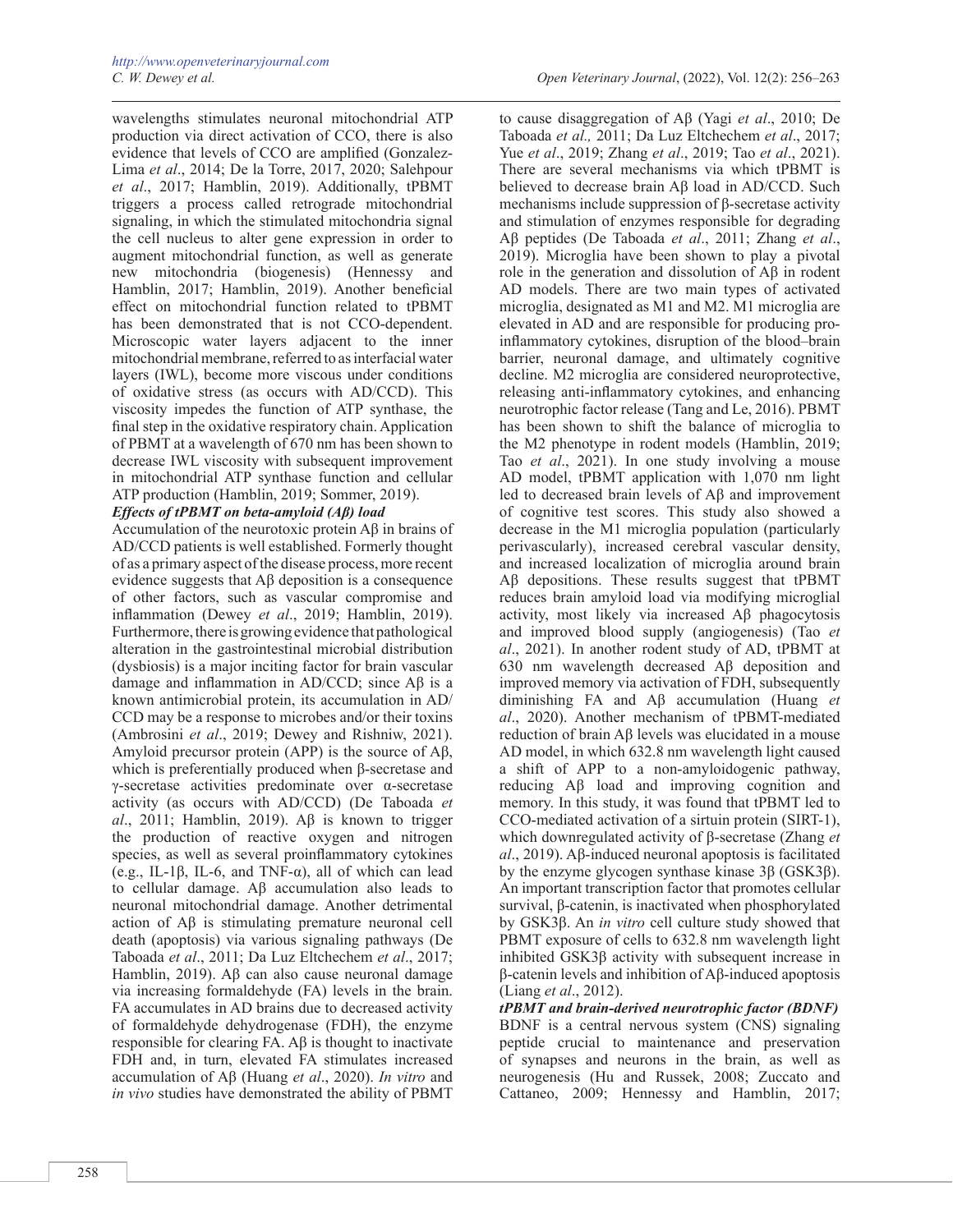Hamblin, 2019). A primary site of neurogenesis is the hippocampus, which undergoes atrophy in AD/ CCD (Halliday, 2017; Dewey *et al*., 2020). In addition to its regulatory role in the normal brain, BDNF has demonstrated neuroprotective effects against Aβmediated neurotoxicity (Arancibia *et al*., 2008). In both animal models of AD and brains of AD patients, a deficiency of BDNF and BDNF messenger RNA in key areas of the brain (e.g., hippocampus and cerebral cortex) has been identified (Hu and Russek, 2008; Arancibia *et al*., 2008; Zuccato and Cattaneo, 2009). In rodent and primate AD models, delivery of BDNF to the brain via gene therapy or infusion of BDNF protein resulted in reversal of synaptic and neuronal loss and improvement in cognitive function (Nagahara *et al*., 2009). In an *in vitro* study, mouse hippocampal neurons damaged by Aβ were rescued by BDNF upregulation induced by exposure to PBMT at 632.8 nm wavelength. In this study, it was determined that PBMT exerted its effect via inducing a transcription factor called cyclic AMP response element binding protein (CREB); CREB stimulated increased transcription of BDNF mRNA and BDNF protein production via a kinase called extracellular signal regulated kinase (Meng *et al*., 2013).

*Anti-inflammatory and antioxidant effects of tPBMT*

Neuroinflammation and oxidative stress are prominent pathologic processes contributing to neuronal loss and cognitive decline in AD/CCD (Gonzalez-Lima *et al*., 2014; Hennessy and Hamblin, 2017; Chapagain *et al*., 2018; Dewey *et al*., 2019; Hamblin, 2019). There are numerous pro-inflammatory pathways responsible for these processes, some of which were previously described (e.g., Aβ-mediated inflammation, microglialmediated inflammation, etc.). In one study involving human gingival fibroblast cells, PBMT at 635 nm was shown to inhibit both cyclo-oxygenase 2 and the NF-kB (nuclear factor kappa light chain enhancer of activated B cells) transcription pathway, leading to an antiinflammatory effect (Lim *et al.*, 2013). One mechanism of oxidative injury in AD is Aβ-induced activation of nicotinamide adenine dinucleotide phosphate oxidase in brain astrocytes and microglia, leading to superoxide anion production; these anions subsequently cause damage to adjacent neurons. In addition to this direct damage, ROS like superoxide anion leads to activation of cytosolic phospholipase  $A_2$  (cPLA<sub>2</sub>). cPLA<sub>2</sub> activation leads to mitochondrial damage, with further production of damaging ROS molecules. In a study of cultured rat astrocytes exposed to Aβ, it was shown that stimulating the cells with PBMT at 632.8 nm light suppressed both superoxide anion production and activation of cPLA<sub>2</sub> (Yang *et al*., 2010).

# *Effects of tPBMT on brain blood flow*

Diminished cerebral blood flow is a key pathological feature of AD/CCD that begins early in the disease process (De la Torre, 2016, 2017, 2020; Chapagain *et* 

*al*., 2018; Dewey *et al*., 2019). PBMT has been shown to improve blood flow via stimulating NO production, as well as by promoting angiogenesis (Chen *et al*., 2008; Hennessy and Hamblin, 2017; Hamblin, 2019; De la Torre *et al*., 2020). NO is an important vasodilator and PBMT can increase its production by both mitochondrial stimulation and stimulating nitric oxide synthase (NOS), the enzyme necessary for NO production in tissues (Chen *et al*., 2008; De la Torre *et al*., 2020). Transcranial PBMT at 808 nm wavelength was shown in a mouse model to increase cerebral blood flow by 30%, presumably via stimulating NOS and subsequent NO production (Uozumi *et al*., 2010). Vascular endothelial growth factor (VEGF) is a peptide signaling molecule that has a central role in angiogenesis. Augmented VEGF expression and increased angiogenesis was demonstrated in a rat ischemic skin flap model in which the tissue was exposed to PBMT at wavelengths of 660 and 780 nm (Cury *et al*., 2013).

## *tPBMT as a potential therapy for CCD*

To the authors' knowledge, there are no clinical reports regarding the use of tPBMT for the treatment of CCD. Although the ideal parameters and treatment frequency regarding tPBMT for AD/CCD are not well established, there are data from rodent AD studies and human clinical trials that can be used to formulate a tPBMT protocol for CCD (Barrett and Gonzalez-Lima, 2013; Naeser *et al*., 2014; Saltmarche *et al*., 2017; Salehpour *et al*., 2017; Chan *et al*., 2018). Important parameters to consider when devising a tPBMT protocol include wavelengths (nm), dose (Joules per square centimeter; J/cm2 ), power density (watts per square centimeter; W/cm2 ), and whether the light should be delivered as a continuous wave (CW) or pulsed wave (PW) (Stephens, 2019). Multiple wavelengths of light have been investigated as candidates for tPBMT, primarily those at or near the wavelengths of 660, 810, 980, and 1,064 nm. The two wavelengths thought to be most potentially beneficial, based on penetration depth into the brain, are approximately 660 and 810 nm (Tedford *et al*., 2015; Wang and Li, 2018). As mentioned previously, these two wavelengths match the two absorption peaks for mitochondrial CCO (Lapchak, 2012; Hamblin, 2016, 2019; Anders *et al*., 2017; Salehpour *et al*., 2017; Enengl *et al*., 2020). There is no consensus on the optimum dose of tPBMT delivery; however, an approximate dose for rodents of 10 J/ cm2 and a range of 25–60 J/cm2 for people have been approximated based on various studies (Gonzalez-Lima and Barrett, 2014; Salehpour *et al*., 2017; Enengl *et al*., 2020). Higher power densities have the advantage of decreasing treatment time and improving penetration into tissues (Stephens, 2019). There is an increased risk of tissue heating with higher power density, but this rarely represents a clinical problem. There is some evidence that PW delivery of tPBMT is more effective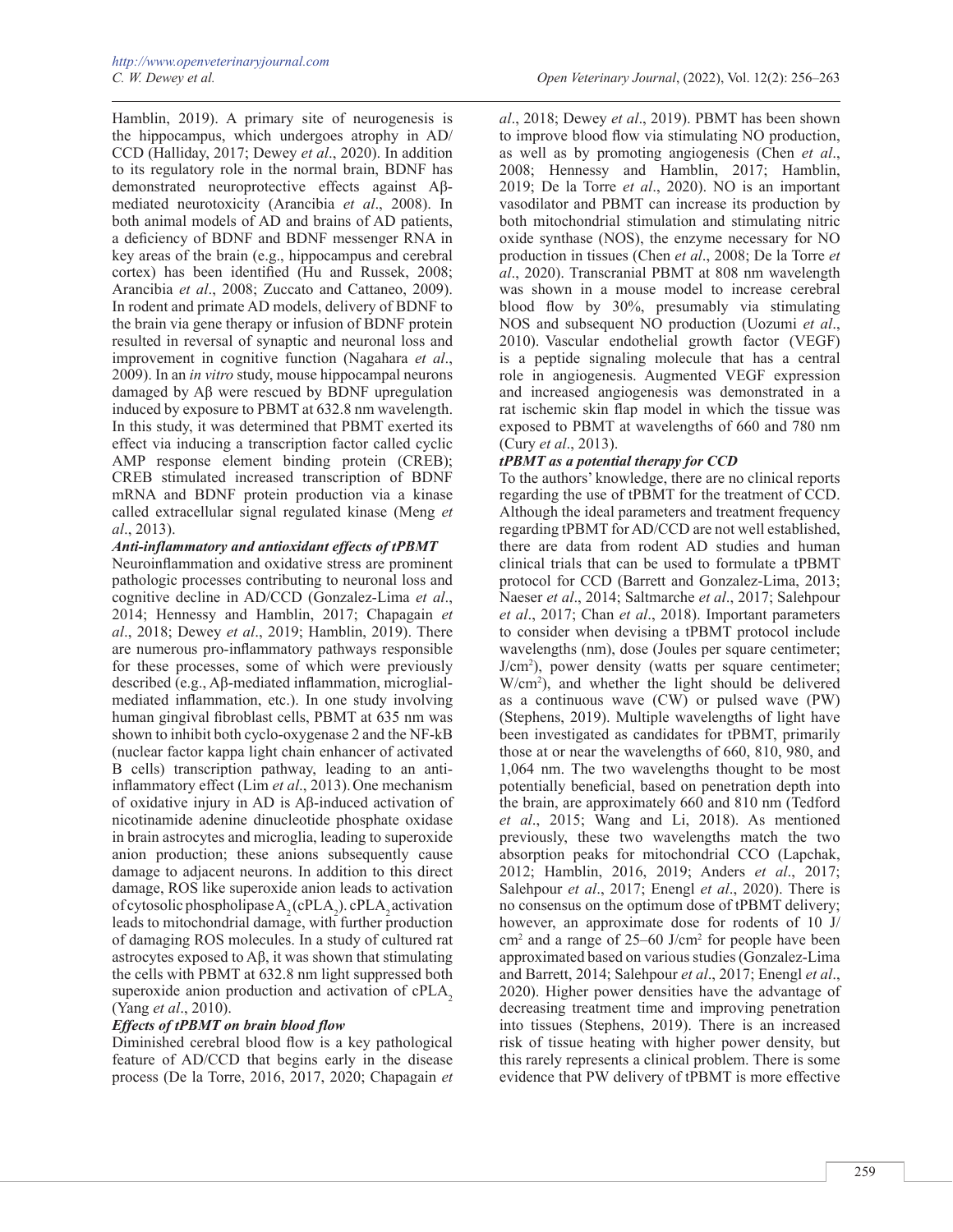than CW delivery (Hashmi *et al*., 2010; Enengl *et al*., 2020). One potential advantage of PW tPBMT delivery is the ability to use higher power densities (with greater penetration) while mitigating thermal effects (Hashmi *et al*., 2010). The ideal treatment frequency for tPBMT is yet another unknown. Based on some studies, treatment (at least initially) three times per week seems warranted (Naeser *et al*., 2014; Salehpour *et al*., 2017). These experimental studies were conducted for a finite time period (6 weeks). Long-term treatment protocols for tPBMT for cognitive impairment remain to be determined.

In addition to technical considerations, there are several practical considerations to address when adapting tPBMT to dogs with CCD. Veterinary practices typically have high power medical lasers (class 3b or class 4) that require expertise and training to apply safely; lasers of these categories can treat patients very quickly, even if multiple regions require therapy (e.g., polyarthropathy). These lasers can cause thermal and retinal damage and are not suitable for home use (Bartels, 2017; Riegel and Godbold, 2017). Because of the proximity of the laser source to the eyes, the authors recommend protective eyewear for the patient when using higher power lasers (Fig. 3). It is unlikely that most pet owners will be able to transport their pets to a facility to receive tPBMT several times per week for an extended time period. Several wearable devices have been developed for treating people with cognitive decline. These devices deliver tPBMT via light-emitting diodes (LED) that contact the surface of the scalp; LED devices are very low power, compared to conventional medical lasers, so treatment sessions are fairly long (25–30 minutes) (Naeser et al., 2014; Hennessy and Hamblin, 2017; Saltmarche *et al*., 2017;



**Fig. 3.** Application of tPBMT to a dog using a class 4 laser. This class of laser should be used only by trained veterinary personnel.



**Fig. 4.** Application of tPBMT to a dog using a class 1 laser (photo courtesy of Iker Asteinza DVM).

Hamblin, 2019; Huang, *et al*., 2020). Similar devices have not been developed for dogs. Such devices would need to be available in several head sizes and may not be tolerated for the length of required treatment time in CCD patients. An alternative would be to have pet owners deliver tPBMT to their dogs at home with a small, hand-held laser unit of a lower power. Class 1 lasers do not pose the threat thermal or retinal damage and can be safely used at home by pet owners (Fig. 4). Although recommended tPBMT doses cannot be delivered as rapidly with class 1 lasers compared with higher powered devices, the authors estimate treatment times of 5–10 minutes, which may be practical for at home use. It is important to emphasize that such treatment times are estimates and that clinical trials are imperative to establish effective clinical protocols.

#### **Conclusion**

Transcranial photobiomodulation therapy is a promising new treatment modality for patients with cognitive decline. It has shown efficacy in rodent AD models and human clinical trials and may be adaptable to CCD. Beneficial mechanisms of action for tPBMT for AD/CCD include increased energy (ATP) production via mitochondrial stimulation, reducing brain betaamyloid (Aβ) load and adverse effects of this toxic protein, stimulating brain levels of BDNF, mitigating neuroinflammation and oxidative brain damage, and improving brain blood flow. Optimum dosing parameters and treatment frequency for tPBMT in CCD patients are unknown but data from rodent AD studies and human clinical trials can be used to approximate a logical protocol. Evaluating tPBMT in dogs afflicted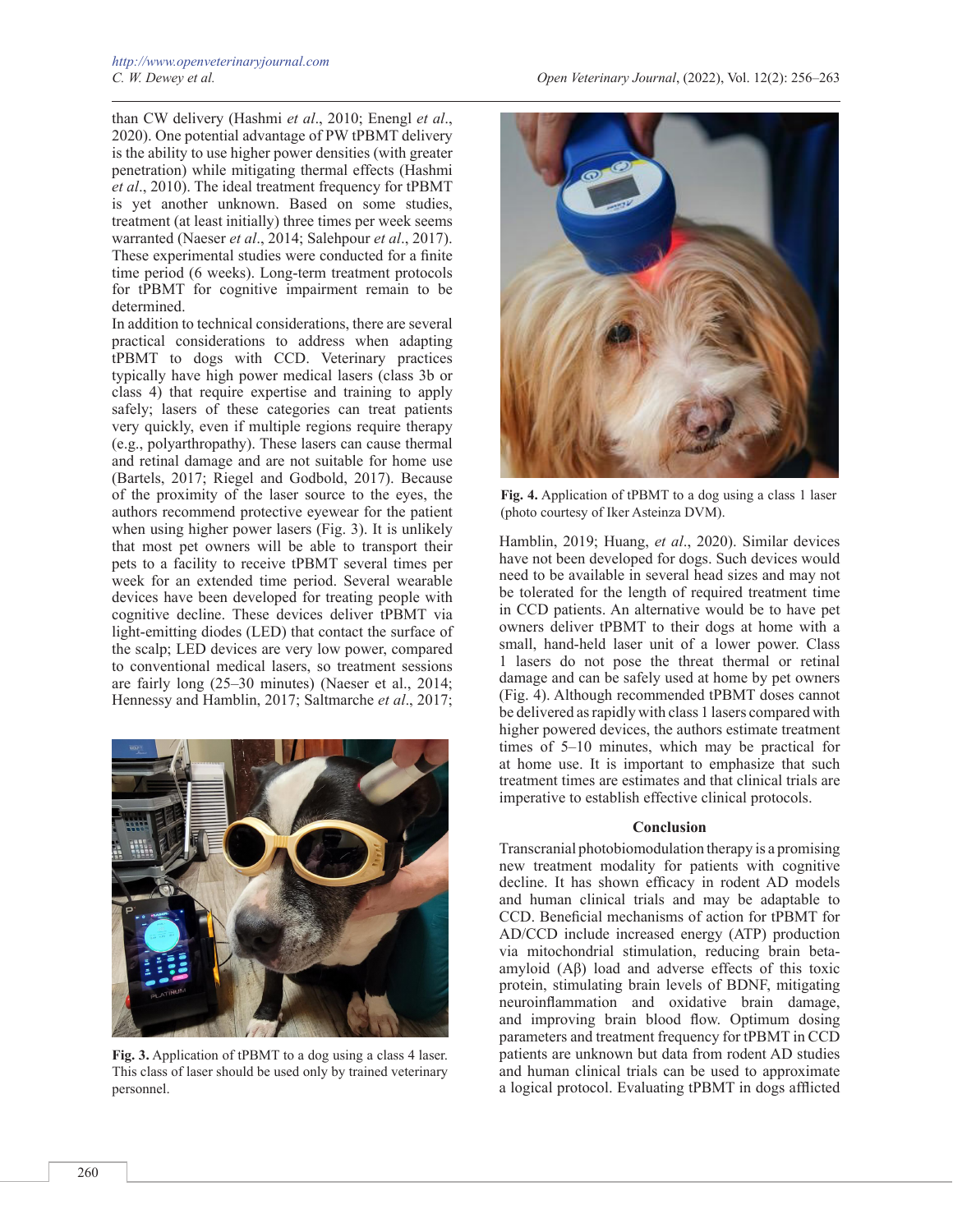with CCD will likely require at home therapy with an easily portable tPBMT delivery system that can deliver the necessary dose of light energy in a short time period. Future clinical studies evaluating tPBMT as a treatment modality for CCD will be necessary to devise short- and long-term protocols, as well as to evaluate the safety and efficacy of such protocols.

## *Conflict of interest*

The authors declare that there is no conflict of interest.

#### **References**

- Ambrosini, Y.M., Borcherding, D., Kanthasamy, A., Kim, H.J., Willette, A.A., Jergens, A., Allenspach, K. and Mochel, J.P. 2019. The gut-brain axis in neurodegenerative diseases and relevance of the canine model: a review. Front. Aging Neurosci. 11, 1–14. doi: 10.3389/fnagi.2019.00130.
- Anders, J.J., Ketz, A.K. and Wu, X. 2017. Basic principles of photobiomodulation and its effects at the cellular, tissue, and system levels. In Laser therapy in veterinary medicine: photobiomodulation. Eds., Riegel, R.J. and Godbold, J.C. Ames, IA: Wiley, pp: 36–51.
- Arancibia, S., Silhol, M., Mouliere, M.J., Hollinger, I., Maurice, T. and Tapia-Arancibia, L. 2008. Protective effect of BDNF against beta-amyloid induced neurotoxicity in vitro and in vivo in rats. Neurobiol Dis. 31, 316–326.
- Barrett, D.W. and Gonzalez-Lima, F. 2013. Transcranial infrared laser stimulation produces beneficial cognitive and emotional effects in humans. Neurosci. 230, 13–23.
- Bartels, K.E. 2017. Therapy laser safety. In Laser therapy in veterinary medicine: photobiomodulation. Eds., Riegel, R.J. and Godbold, J.C. Ames, IA: Wiley, pp: 29–35.
- Chan, A.S., Lee, T.K., Yeung, M.K. and Hamblin, M.R. 2019. Photobiomodulation improves the frontal cognitive function of older adults. Int. J. Geriatr. Psychiatry. 34, 369–377.
- Chapagain, D., Range, F., Huber, L. and Viranyi, Z. 2018. Cognitive aging in dogs. Gerontology 64(2), 165–171. doi: 10.1159/000481621.
- Chen, C., Hung, H. and Hsu, S. 2008. Low energy laser irradiation increases endothelial cell proliferation, migration and eNOS gene expression possibly via P13K signal pathway. Lasers Surg. Med. 40, 46–54.
- Cury, V., Moretti, A.I.S., Assis, L., Bossini, P., de Souza Crusca, J., Neto, C.B., Fangel, R., de Souza, H.P., Hamblin, M.R. and Parizotto, N.A. 2013. Low level laser therapy increases angiogenesis in a model of ischemic skin flap in rats mediated by VEGF, HIF-1α and MMP-2. J. Photochem. Photobiol. 125, 164–170.
- Da Luz Eltchechem, C., Salgado, A.S.I., Zangaro, R.A., da Silva Pereira, M.C., Kerppers, I.I., da Silva, L.A. and Parreira, R. B. 2017. Transcranial LED therapy

on amyloid-β toxin 25-35 in the hippocampal region of rats. Lasers Med. Sci. 32, 749–756.

- De la Torre, J.C. 2016. Cerebral perfusion enhancing interventions: a new strategy for the prevention of Alzheimer dementia. Brain Pathol. 26, 618–631.
- De la Torre, J.C. 2017. Treating cognitive impairment with transcranial low level laser therapy. J. Photochem. Photobiol. 168, 149–155.
- De la Torre, J.C., del Olmo, A. and Valles, S. 2020. Can mild cognitive impairment be stabilized by showering brain mitochondria with laser photons? Neuropharmacology 171, 107841. doi: 10.1016/j. neuropharm.2019.107841.
- De Taboada, L., Yu, J., El-Amouri, S., Gattoni-Celli, S., Richieri, S., McCarthy, T., Streeter, J. and Kindy, M.S. 2011. Transcranial laser therapy attenuates amyloid-β peptide neuropathology in amyloid-β protein precursor transgenic mice. J. Alzheimers Dis. 23, 521–535.
- Dewey, C.W., Davies, E.S., Xie, H. and Wakshlag, J.J. 2019. Canine cognitive dysfunction: pathophysiology, diagnosis, and treatment. Vet. Clin. Small Anim. Pract. 49, 477–499.
- Dewey, C.W., Rishniw, M., Johnson, P.J., Platt, S., Robinson, K., Sackman, J. and O'Donnell, M.O. 2020. Canine cognitive dysfunction patients have reduced total hippocampal volume compared with aging control dogs: a comparative magnetic resonance imaging study. Open Vet. J. 10, 438–442.
- Dewey, C.W. and Rishniw, M. 2021. Periodontal disease is associated with cognitive dysfunction in aging dogs: a blinded prospective comparison of visual periodontal and cognitive questionnaire scores. Open Vet. J. 11, 210–216.
- Enengl, J., Hamblin, M.R. and Dungel, P. 2020. Photobiomodulation for Alzheimer's disease: translating basic research to clinical application. J. Alzheimers Dis. 75, 1073–1082.
- Gonzalez-Lima, F., Barksdale, B.R. and Rojas, J.C. 2014. Mitochondrial respiration as a target for neuroprotection and cognitive enhancement. Biochem. Pharm. 88, 584–593.
- Gonzalez-Lima, F. and Barrett, D.W. 2014. Augmentation of cognitive brain functions with transcranial lasers. Front. Syst. Neurosci. 8, 36. DOI: 10.3389/fnsys.2014.00036.
- Halliday, G. 2017. Pathology and hippocampal atrophy in Alzheimer's disease. Lancet Neurol. 16, 862– 864.
- Hennessy, M. and Hamblin, M.R. 2017. Photobiomodulation and the brain: a new paradigm. J. Opt. 19(1), 013003. DOI: 10.1088/2040- 8986/19/1/013003.
- Hamblin, M.R. 2016. Shining light on the head: photobiomodulation for brain disorders. BBA Clin. 6, 113–124.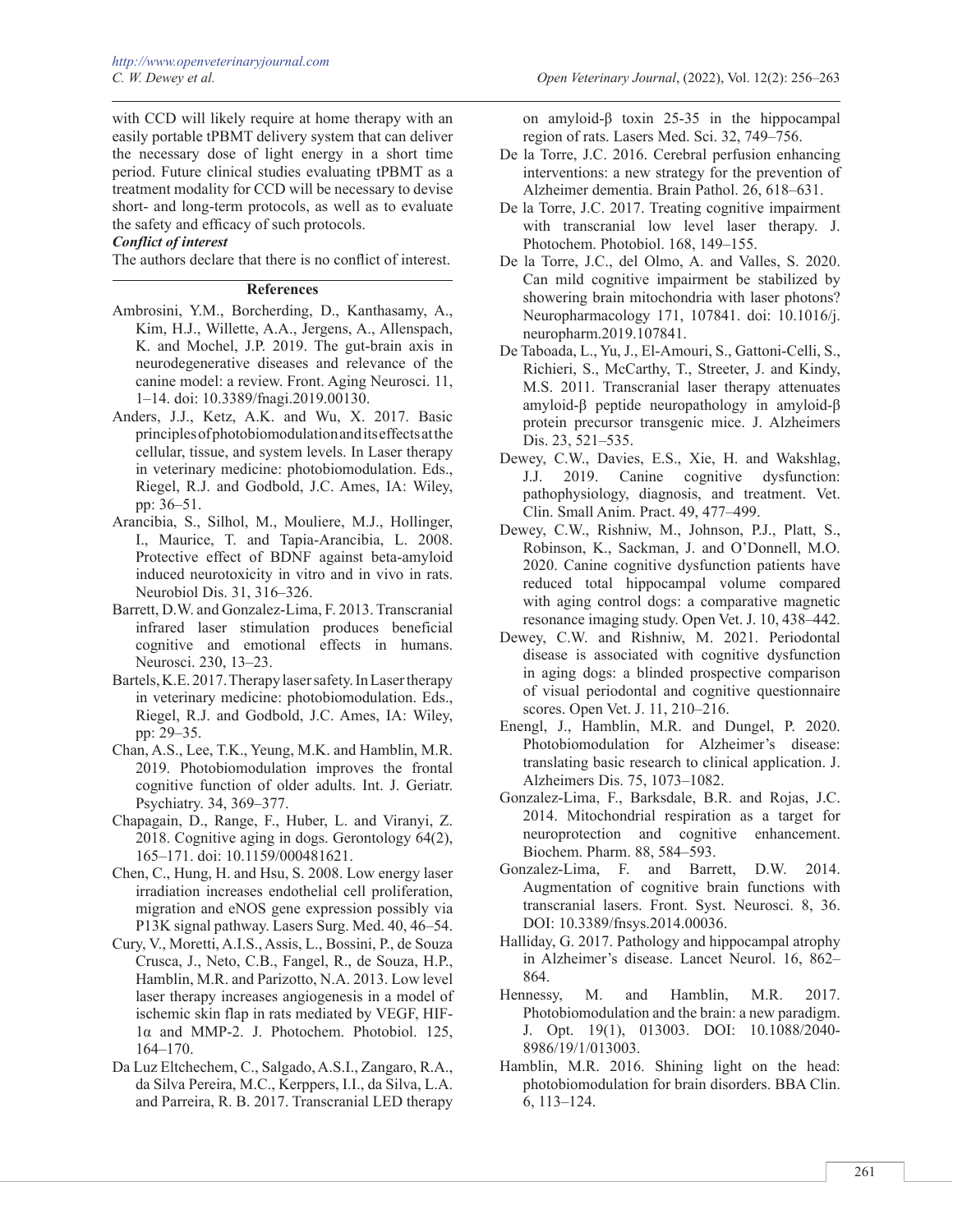- Hamblin, M.R. 2019. Photobiomodulation for Alzheimer's disease: has the light dawned? Photonics. 6(3), 77. doi: 10.3390/photonics6030077.
- Hashmi, J.T., Huang, Y., Sharma, S.K., Kurup, D.B., De Taboada, L.D., Caroll, J.D. and Hamblin, M.R. 2010. Effect of pulsing in low-level light therapy. Lasers Surg. Med. 42, 450–466.
- Hu, Y. and Russek, S.J. 2008. BDNF and the diseased nervous system: a delicate balance between adaptive and pathological processes of gene regulation. J. Neurochem. 105, 1–17.
- Huang, N., Yao, D., Jiang, W., Wei, C., Li, M., Li, W., Mu, H., Gao, M., Ma, Z., Lyu, J. and Tong, Z. 2020. Safety and efficacy of 630 nm red light on cognitive function in older adults with mild to moderate Alzheimer's disease: protocol for a randomized controlled study. Front. Aging Neurosci. 12, 143. doi: 10.3389/fnagi.2020.00143.
- Landsberg, G.M., Nichol, J. and Araujo, J.A. 2012. Cognitive dysfunction syndrome: a disease of canine and feline brain aging. Vet. Clin. Small Anim. 42, 749–768.
- Lapchak, P.A. 2012. Transcranial near-infrared laser therapy applied to promote clinical recovery in acute and chronic neurodegenerative diseases. Expert. Rev. Med. Devices 9, 71–83.
- Liang, J., Liu, L. and Xing, D. 2012. Photobiomodulation by low-power laser irradiation attenuates Aβinduced cell apoptosis through the Akt/GSK3β/βcatenin pathway. Free Rad. Biol. Med. 53, 1459– 1467.
- Lim, W., Kim, J., Kim, S., Karna, S., Won, J., Jeon, S.M., Kim, S.Y., Choi, Y., Choi, H. and Kim, O. 2013. Modulation of lipopolysaccharide-induced NF-kB signaling pathway by 635 nm irradiation via heat shock protein 27 in human gingival fibroblast cells. Photochem. Photobiol. 89, 199–207.
- Lu, Y., Wang, R., Dong, Y., Tucker, D., Zhao, N., Ahmed, M.E., Zhu, L., Liu, T.C.Y., Cohen, R.M. and Zhang, Q. 2017. Low-level laser therapy for beta amyloid toxicity in rat hippocampus. Neurobiol. Aging 49, 165–182.
- Meng, C., He, Z. and Xing, D. 2013. Low-level laser therapy rescues dendrite atrophy via upregulating BDNF expression: implications for Alzheimer's disease. J. Neurosci. 33, 13505–13517.
- Naeser, M.A., Zafonte, R., Krengel, M.H., Martin, P.I., Frazier, J., Hamblin, M.R., Knight, J.A., Meehan, W.P. and Baker, E.H. 2014. Significant improvements in cognitive performance posttranscranial, red/near-infrared light-emitting diode treatments in chronic, mild traumatic brain injury: open-protocol study. J. Neurotrauma. 31, 1008– 1017.
- Nagahara, A.H., Merrill, D.A., Coppola, G., Tsukada, S., Schroeder, B.E., Shaked, G.M., Wang, L., Blesch, A., Kim, A., Conner, J.M., Rockenstein, E., Chao, M.V., Koo, E.H., Geschwind, D.,

Masliah, E., Chiba, A.A. and Tuszynski, M.H. 2009. Neuroprotective effects of brain-derived neurotrophic factor in rodent and primate models of Alzheimer's disease. Nature Med. 15, 331–337.

- Riegel, R.J. and Godbold, J.C. 2017. Fundamental information. In Laser therapy in veterinary medicine: photobiomodulation. Eds., Reigel, R.J. and Godbold, J.C. Ames, IA: Wiley, pp: 9–18.
- Salehpour, F., Ahmadian, N., Rasta, S.H., Farhoudi, M., Karimi, P. and Sadigh-Eteghad, S. 2017. Transcranial low-level laser therapy improves brain mitochondrial function and cognitive impairment in D-galactose-induced aging mice. Neurobiol. Aging 58, 140–150.
- Saltmarche, A.E., Naeser, M.A., Ho, K.F., Hamblin, M.R. and Lim, L. 2017. Significant improvement in cognition in mild to moderately severe dementia cases treated with transcranial plus intranasal photobiomodulation: case series report. Photomed. Laser Surg. 35, 432–441.
- Sommer, A.P. 2019. Mitochondrial cytochrome c oxidase is not the primary acceptor for near infrared light-it is mitochondrial bound water: the principles of low-level light therapy. Ann. Transl. Med. 7, S13–S20.
- Stephens, B.J. 2019. Light is just the catalyst. In Veterinary laser therapy in small animal practice. Eds., Redondo, M.S. and Stephens, B.J. Sheffield, UK: 5M Publishing, pp: 3–9.
- Tang, Y. and Le, W. 2016. Differential roles of M1 and M2 microglia in neurodegenerative diseases. Mol. Neurobiol. 53, 1181–1194.
- Tao, L., Liu, Q., Zhang, F., Fu, Y., Zhu, X., Weng, X., Han, H., Huang, Y., Suo, Y., Chen, L., Gao, X. and Wei, X. 2021. Microglia modulation with 1070-nm light attenuates Aβ burden and cognitive impairment in Alzheimer's disease mouse model. Light: Science & Applications. doi:10.1038/ s41377-021-00617-3.
- Tedford, C.E., DeLapp, S., Jacues, S. and Anders, J. 2015. Quantitative analysis of transcranial and intraparenchymal light penetration in human cadaver brains. Lasers Surg. Med. 47, 312–322.
- Uozumi, Y., Nawashiro, H., Sato, S., Kawauchi, S., Shima, K. and Kikuchi, M. 2010. Targeted increase in cerebral blood flow by transcranial near-infrared irradiation. Lasers Surg. Med. 42, 566–576.
- Wang, P. and Li, T. 2018. Which wavelength is optimal for transcranial low-level laser stimulation? J. Biophotonics. 12(2), e201800173. doi: 10.1002/ jbio.201800173.
- Yang, X., Askarova, S., Sheng, W., Chen, J.K., Sun, A.Y., Sun, G.Y., Yao, G. and Lee, C.M. 2010. Low energy light (632.8 nm) suppresses amyloid-β peptide-induced oxidative and inflammatory responses in astrocytes. Neurosci. 171, 859–868.
- Yue, X., Mei, Y., Zhang, Y., Tong, Z., Cui, D., Yang, J., Wang, A., Wang, R., Fei, X., Ai, L., Di, Y., Luo,